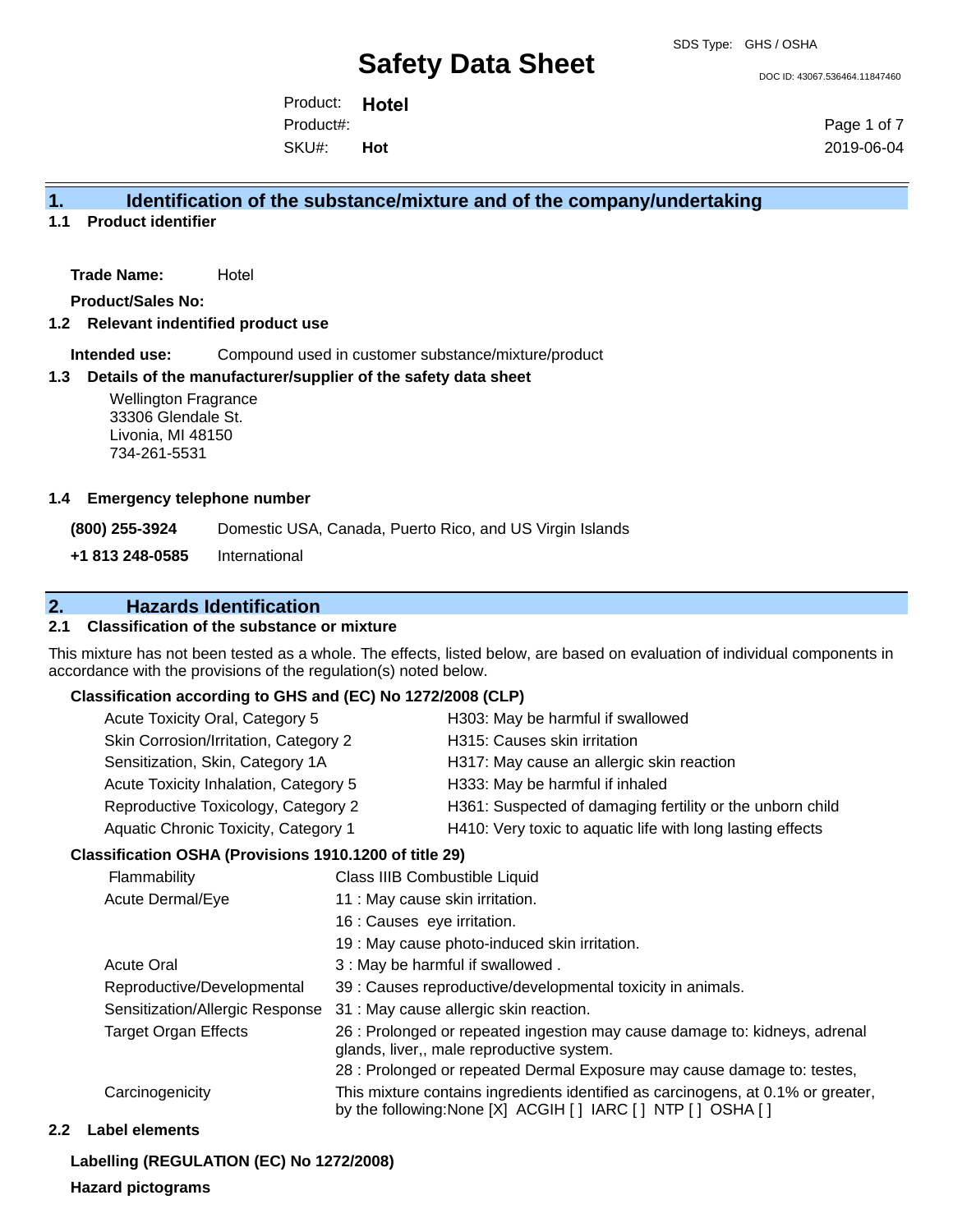# **Safety Data Sheet**

DOC ID: 43067.536464.11847460

Product: **Hotel**  SKU#: Product#: **Hot**



#### **Signal Word: Warning**

#### **Hazard statments**

| H <sub>303</sub> | May be harmful if swallowed                          |
|------------------|------------------------------------------------------|
| H315             | Causes skin irritation                               |
| H317             | May cause an allergic skin reaction                  |
| H333             | May be harmful if inhaled                            |
| H <sub>361</sub> | Suspected of damaging fertility or the unborn child  |
| H410             | Very toxic to aquatic life with long lasting effects |
|                  |                                                      |

### **Precautionary Statements**

#### **Prevention:**

| P <sub>201</sub> | Obtain special instructions before use                                   |
|------------------|--------------------------------------------------------------------------|
| P <sub>202</sub> | Do not handle until all safety precautions have been read and understood |
| P <sub>264</sub> | Wash hands thoroughly after handling                                     |
| P272             | Contaminated work clothing should not be allowed out of the workplace    |
| P273             | Avoid release to the environment                                         |
| P281             | Use personal protective equipment as required                            |
| Response:        |                                                                          |
| P302 + P352      | IF ON SKIN: Wash with soap and water                                     |
| P304 + P312      | IF INHALED: Call a POISON CENTER or doctor/physician if you feel unwell  |
| P308 + P313      | IF exposed or concerned: Get medical advice/attention                    |
| P312             | Call a POISON CENTER or doctor/physician if you feel unwell              |
| P333 + P313      | If skin irritation or a rash occurs: Get medical advice/attention        |
| P362             | Take off contaminated clothing and wash before reuse                     |
| P363             | Wash contaminated clothing before reuse                                  |
| P391             | <b>Collect Spillage</b>                                                  |
|                  |                                                                          |

#### **2.3 Other Hazards**

**no data available**

# **3. Composition/Information on Ingredients**

### **3.1 Mixtures**

This product is a complex mixture of ingredients, which contains among others the following substance(s), presenting a health or environmental hazard within the meaning of the UN Globally Harmonized System of Classification and Labeling of Chemicals (GHS):

| CAS#<br>Ingredient  | EC#                                     | Conc.<br>Range | <b>GHS Classification</b> | <b>OSHA Classification</b> |
|---------------------|-----------------------------------------|----------------|---------------------------|----------------------------|
| 54464-57-2          | 259-174-3                               | $30 - 40 \%$   | H315; H317; H400; H410    | 11. 31                     |
|                     | Tetramethyl Acetyloctahydronaphthalenes |                |                           |                            |
| 105-95-3            | 203-347-8                               | $10 - 20 \%$   | H401                      | 11.15                      |
| Ethylene brassylate |                                         |                |                           |                            |

Page 2 of 7 2019-06-04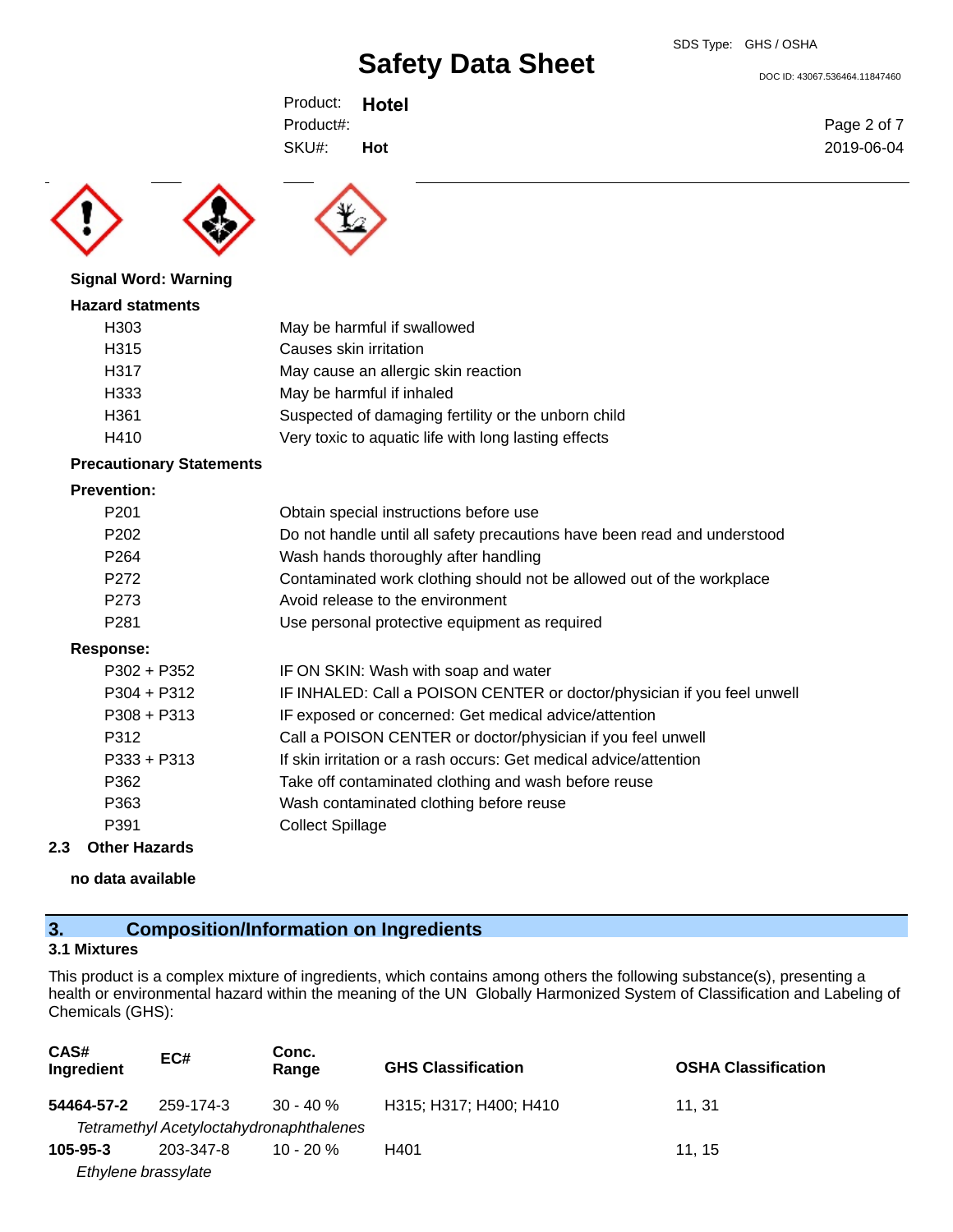# **Safety Data Sheet**

SDS Type: GHS / OSHA

DOC ID: 43067.536464.11847460

Product: **Hotel**  SKU#: Product#: **Hot**

Page 3 of 7 2019-06-04

| CAS#<br>Ingredient                                       | EC#                                 | Conc.<br>Range                               | <b>GHS Classification</b>                                    | <b>OSHA Classification</b> |
|----------------------------------------------------------|-------------------------------------|----------------------------------------------|--------------------------------------------------------------|----------------------------|
| 80-54-6                                                  | 201-289-8                           | $2 - 5%$                                     | H227; H302; H315; H317; H361; H401;                          | 11, 15, 26, 28, 3, 31, 39  |
|                                                          | <b>Butylphenyl Methylpropional</b>  |                                              | H412                                                         |                            |
| 28219-61-6                                               | 248-908-8                           | $2 - 5%$                                     | H319; H401; H411                                             | 11, 15, 31                 |
|                                                          | Ethyl trimethylcyclopentene butenol |                                              |                                                              |                            |
| 14901-07-6                                               | 238-969-9                           | $2 - 5%$                                     | H316; H401; H411                                             | 11, 39                     |
| beta-lonone                                              |                                     |                                              |                                                              |                            |
| 31906-04-4                                               | 250-863-4                           | $2 - 5%$                                     | H317; H402                                                   |                            |
|                                                          |                                     | Hydroxyisohexyl 3-cyclohexene carboxaldehyde |                                                              |                            |
| 65113-99-7                                               | 265-453-0                           | $2 - 5%$                                     | H316; H319; H401; H411                                       | 31                         |
|                                                          | Pentamethylcyclopent-3-ene-butanol  |                                              |                                                              |                            |
| 55066-48-3                                               | 259-461-3                           | $1 - 2%$                                     | H302; H313; H402                                             |                            |
|                                                          | 3-Methyl-5-phenylpentanol           |                                              |                                                              |                            |
| 101-86-0                                                 | 202-983-3                           | $1 - 2%$                                     | H303; H316; H317; H400; H411                                 | 11, 15                     |
|                                                          | Hexyl cinnamaldehyde                |                                              |                                                              |                            |
| 127-43-5                                                 | 204-843-7                           | $1 - 2%$                                     | H315; H317; H401; H411                                       | 11, 15, 19, 26, 28, 31     |
| Methyl-ß-ionone                                          |                                     |                                              |                                                              |                            |
| 63500-71-0                                               | 405-040-6                           | $1 - 2%$                                     | H319                                                         |                            |
| Isobutyl Methyl Tetrahydropyranol                        |                                     |                                              |                                                              |                            |
| $127 - 51 - 5$                                           | 204-846-3                           | $0.1 - 1.0 %$                                | H316; H317; H320; H401; H411                                 | 11, 15, 19, 26, 28, 31     |
| a-Isomethyl ionone                                       |                                     |                                              |                                                              |                            |
| 32210-23-4                                               | 250-954-9                           | $0.1 - 1.0 %$                                | H303; H317; H401                                             | 11, 15                     |
| 4-tert-Butylcyclohexyl acetate                           |                                     |                                              |                                                              |                            |
| 33704-61-9                                               | 251-649-3                           | $0.1 - 1.0 %$                                | H303; H315; H317; H319; H401; H411                           | 11, 15, 26                 |
|                                                          |                                     |                                              | 6,7-Dihydro-1,1,2,3,3-pentamethyl-4(5H)-indanone (Cashmeran) |                            |
| $97 - 53 - 0$                                            | 202-589-1                           | $0.1 - 1.0 \%$                               | H303; H316; H317; H319; H401                                 | 11, 15, 31                 |
| Eugenol                                                  |                                     |                                              |                                                              |                            |
| See Section 16 for full text of GHS classification codes |                                     |                                              |                                                              |                            |

Total Hydrocarbon Content (%  $w/w$ ) = 0.00

| <b>First Aid Measures</b><br>$\overline{4}$ .                      |                                                                                                               |
|--------------------------------------------------------------------|---------------------------------------------------------------------------------------------------------------|
| <b>Description of first aid measures</b><br>4.1                    |                                                                                                               |
| Inhalation:                                                        | Remove from exposure site to fresh air and keep at rest.<br>Obtain medical advice.                            |
| Eye Exposure:                                                      | Flush immediately with water for at least 15 minutes.<br>Contact physician if symptoms persist.               |
| <b>Skin Exposure:</b>                                              | Remove contaminated clothes. Wash thoroughly with water (and soap).<br>Contact physician if symptoms persist. |
| Ingestion:                                                         | Rinse mouth with water and obtain medical advice.                                                             |
| Most important symptoms and effects, both acute and delayed<br>4.2 |                                                                                                               |
| Symptoms:                                                          | no data available                                                                                             |
| <b>Risks:</b>                                                      | Refer to Section 2.2 "Hazard Statements"                                                                      |
|                                                                    |                                                                                                               |

**4.3 Indication of any immediate medical attention and special treatment needed**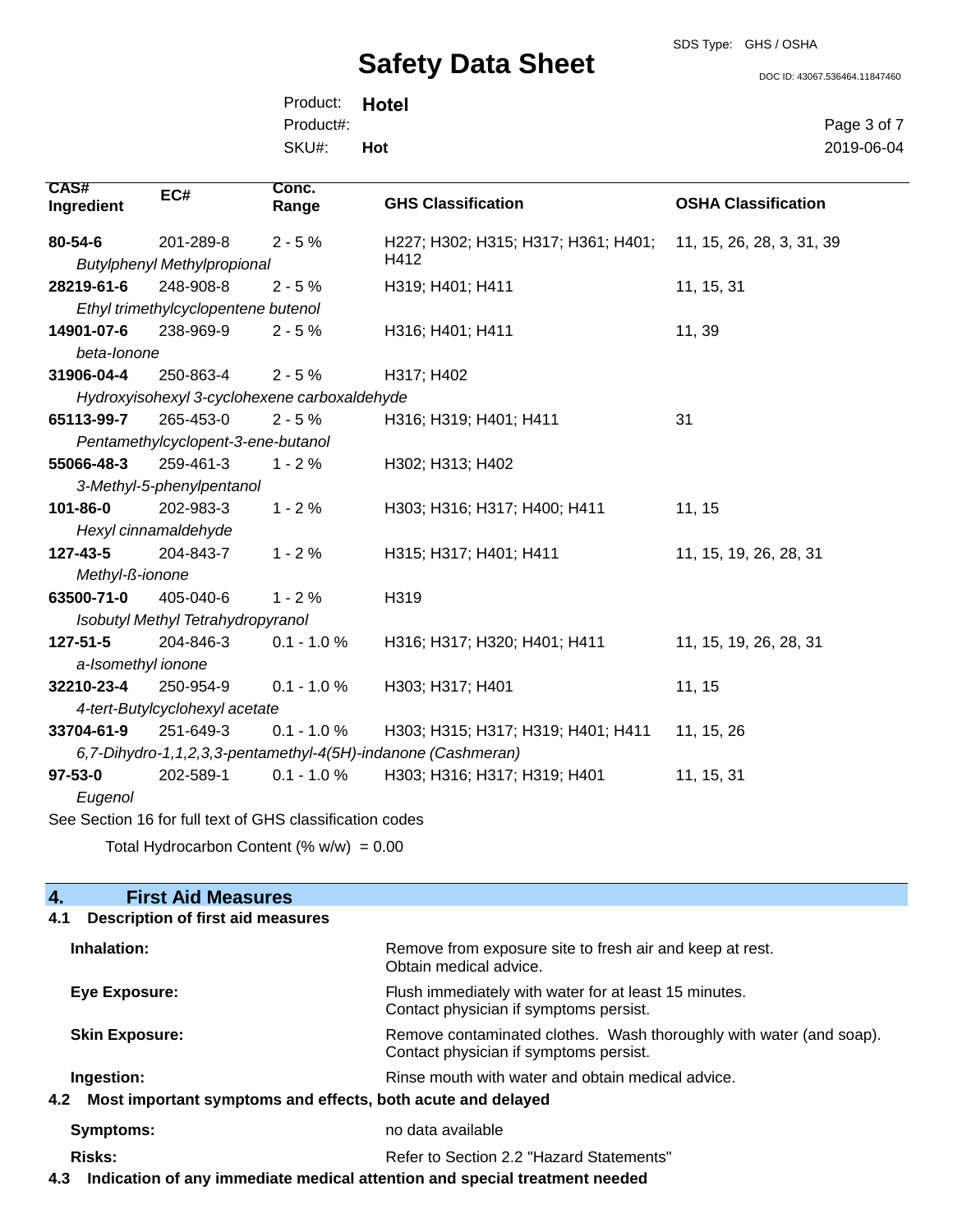# **Safety Data Sheet**

SDS Type: GHS / OSHA

DOC ID: 43067.536464.11847460

Product: **Hotel**  SKU#: Product#: **Hot**

Page 4 of 7 2019-06-04

| Refer to Section 2.2 "Response"                                                               |
|-----------------------------------------------------------------------------------------------|
|                                                                                               |
| Carbon dioxide (CO2), Dry chemical, Foam<br>Do not use a direct water jet on burning material |
| Special hazards arising from the substance or mixture                                         |
| Water may be ineffective                                                                      |
| Standard procedure for chemical fires                                                         |
|                                                                                               |

### **6. Accidental Release Measures**

#### **6.1 Personal precautions, protective equipment and emergency procedures**

Avoid inhalation and contact with skin and eyes. A self-contained breathing apparatus is recommended in case of a major spill.

#### **6.2 Environmental precautions**

Keep away from drains, soil, and surface and groundwater.

#### **6.3 Methods and materials for containment and cleaning up**

Clean up spillage promptly. Remove ignition sources. Provide adequate ventilation. Avoid excessive inhalation of vapors. Gross spillages should be contained by use of sand or inert powder and disposed of according to the local regulations.

#### **6.4 Reference to other sections**

Not Applicable

# **7. Handling and Storage**

#### **7.1 Precautions for safe handling**

Apply according to good manufacturing and industrial hygiene practices with proper ventilation. Do not drink, eat or smoke while handling. Respect good personal hygiene.

#### **7.2 Conditions for safe storage, including any incompatibilities**

Store in a cool, dry and ventilated area away from heat sources and protected from light in tightly closed original container. Avoid plastic and uncoated metal container. Keep air contact to a minimum.

#### **7.3 Specific end uses**

No information available

#### **8. Exposure Controls/Personal Protection**

#### **8.1 Control parameters**

| <b>Exposure Limits:</b> | Contains no substances with occupational exposure limit values |  |  |
|-------------------------|----------------------------------------------------------------|--|--|
|-------------------------|----------------------------------------------------------------|--|--|

**Engineering Controls:** Use local exhaust as needed.

#### **8.2 Exposure controls - Personal protective equipment**

**Eye protection:** Tightly sealed goggles, face shield, or safety glasses with brow guards and side shields, etc. as may be appropriate for the exposure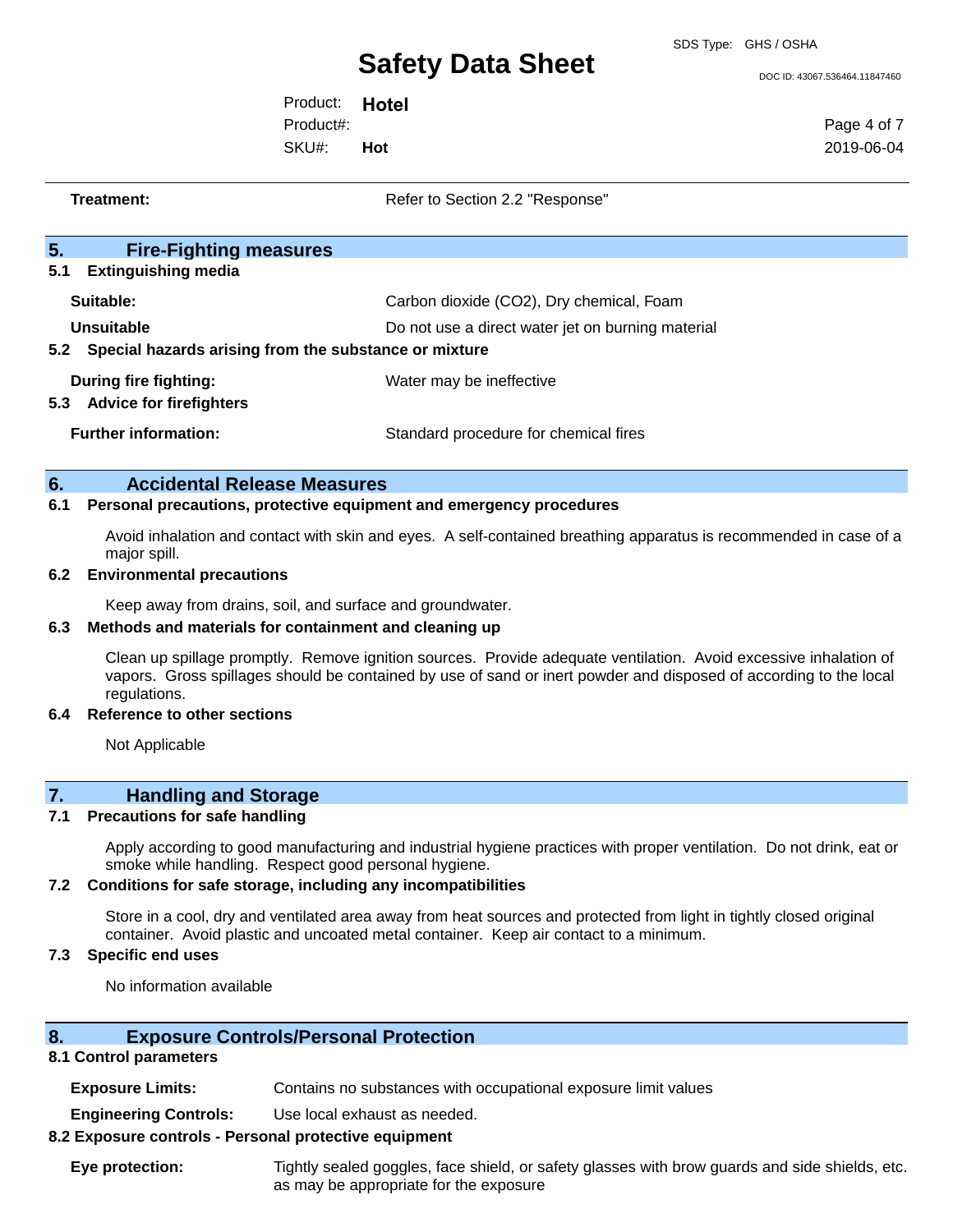# **Safety Data Sheet**

DOC ID: 43067.536464.11847460

Product: **Hotel**  SKU#: Product#: **Hot**

Page 5 of 7 2019-06-04

**Respiratory protection:** Avoid excessive inhalation of concentrated vapors. Apply local ventilation where appropriate. **Skin protection:** Avoid Skin contact. Use chemically resistant gloves as needed.

# **9. Physical and Chemical Properties**

#### **9.1 Information on basic physical and chemical properties**

| Appearance:                  | Liquid                                    |
|------------------------------|-------------------------------------------|
| Odor:                        | Conforms to Standard                      |
| Color:                       | Nearly Colorless G0 to Pale Yellow (G0-3) |
| <b>Viscosity:</b>            | Liquid                                    |
| <b>Freezing Point:</b>       | Not determined                            |
| <b>Boiling Point:</b>        | Not determined                            |
| <b>Melting Point:</b>        | Not determined                            |
| <b>Flashpoint (CCCFP):</b>   | >200 F (93.33 C)                          |
| <b>Auto flammability:</b>    | Not determined                            |
| <b>Explosive Properties:</b> | None Expected                             |
| <b>Oxidizing properties:</b> | None Expected                             |
| Vapor Pressure (mmHg@20 C):  | 0.0749                                    |
| %VOC:                        | 2.55                                      |
| Specific Gravity @ 25 C:     | 0.9640                                    |
| Density @ 25 C:              | 0.9610                                    |
| Refractive Index @ 20 C:     | 1.4820                                    |
| Soluble in:                  | Oil                                       |

# **10. Stability and Reactivity**

| 10.1 Reactivity                         | None                                               |
|-----------------------------------------|----------------------------------------------------|
| <b>10.2 Chemical stability</b>          | Stable                                             |
| 10.3 Possibility of hazardous reactions | None known                                         |
| 10.4 Conditions to avoid                | None known                                         |
| 10.5 Incompatible materials             | Strong oxidizing agents, strong acids, and alkalis |
| 10.6 Hazardous decomposition products   | None known                                         |

# **11. Toxicological Information**

### **11.1 Toxicological Effects**

Acute Toxicity Estimates (ATEs) based on the individual Ingredient Toxicity Data utilizing the "Additivity Formula"

| Acute toxicity - Oral - (Rat) mg/kg          | (LD50: 4,321.81) May be harmful if swallowed                                 |
|----------------------------------------------|------------------------------------------------------------------------------|
| Acute toxicity - Dermal - (Rabbit) mg/kg     | (LD50: 5,100.26) Not classified - the classification criteria are<br>not met |
| Acute toxicity - Inhalation - (Rat) mg/L/4hr | (LC50: 110.02) May be harmful if inhaled                                     |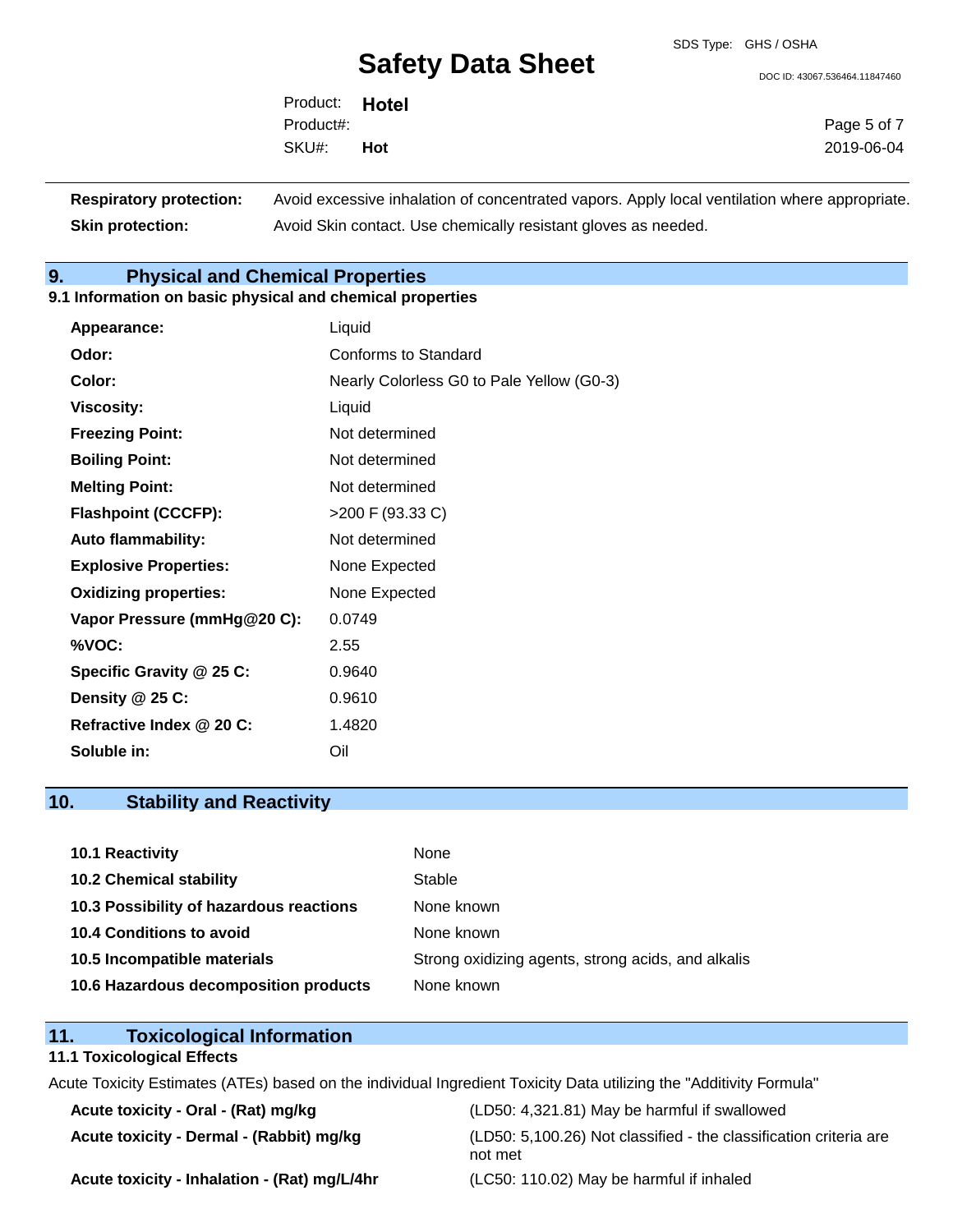# **Safety Data Sheet**

SDS Type: GHS / OSHA

DOC ID: 43067.536464.11847460

Product: **Hotel**  SKU#: Product#: **Hot**

Page 6 of 7 2019-06-04

| <b>Skin corrosion / irritation</b>                 | Causes skin irritation                                   |
|----------------------------------------------------|----------------------------------------------------------|
| Serious eye damage / irritation                    | Not classified - the classification criteria are not met |
| <b>Respiratory sensitization</b>                   | Not classified - the classification criteria are not met |
| <b>Skin sensitization</b>                          | May cause an allergic skin reaction                      |
| <b>Germ cell mutagenicity</b>                      | Not classified - the classification criteria are not met |
| Carcinogenicity                                    | Not classified - the classification criteria are not met |
| <b>Reproductive toxicity</b>                       | Suspected of damaging fertility or the unborn child      |
| Specific target organ toxicity - single exposure   | Not classified - the classification criteria are not met |
| Specific target organ toxicity - repeated exposure | Not classified - the classification criteria are not met |
| <b>Aspiration hazard</b>                           | Not classified - the classification criteria are not met |

## **12. Ecological Information**

| 12.1 Toxicity                      |                                                          |  |  |  |  |
|------------------------------------|----------------------------------------------------------|--|--|--|--|
| <b>Acute aquatic toxicity</b>      | Not classified - the classification criteria are not met |  |  |  |  |
| <b>Chronic aquatic toxicity</b>    | Very toxic to aquatic life with long lasting effects     |  |  |  |  |
| <b>Toxicity Data on soil</b>       | no data available                                        |  |  |  |  |
| <b>Toxicity on other organisms</b> | no data available                                        |  |  |  |  |
| 12.2 Persistence and degradability | no data available                                        |  |  |  |  |
| 12.3 Bioaccumulative potential     | no data available                                        |  |  |  |  |
| 12.4 Mobility in soil              | no data available                                        |  |  |  |  |
| 12.5 Other adverse effects         | no data available                                        |  |  |  |  |

#### **13. Disposal Conditions**

#### **13.1 Waste treatment methods**

Do not allow product to reach sewage systems. Dispose of in accordance with all local and national regulations. Send to a licensed waste management company.The product should not be allowed to enter drains, water courses or the soil. Do not contaminate ponds, waterways or ditches with chemical or used container.

# **14. Transport Information**

| Regulator                                          |            | <b>Class</b> | <b>Pack Group</b>                   | <b>Sub Risk</b> | UN-nr.        |  |
|----------------------------------------------------|------------|--------------|-------------------------------------|-----------------|---------------|--|
| U.S. DOT (Non-Bulk)                                |            |              | Not Regulated - Not Dangerous Goods |                 |               |  |
| <b>Chemicals NOI</b>                               |            |              |                                     |                 |               |  |
| <b>ADR/RID (International Road/Rail)</b>           |            |              |                                     |                 |               |  |
| <b>Environmentally Hazardous</b><br>Liquid, n.o.s. | Substance. | 9            | Ш                                   |                 | <b>UN3082</b> |  |
| <b>IATA (Air Cargo)</b>                            |            |              |                                     |                 |               |  |
| <b>Environmentally Hazardous</b><br>Liquid, n.o.s. | Substance. | 9            | Ш                                   |                 | <b>UN3082</b> |  |